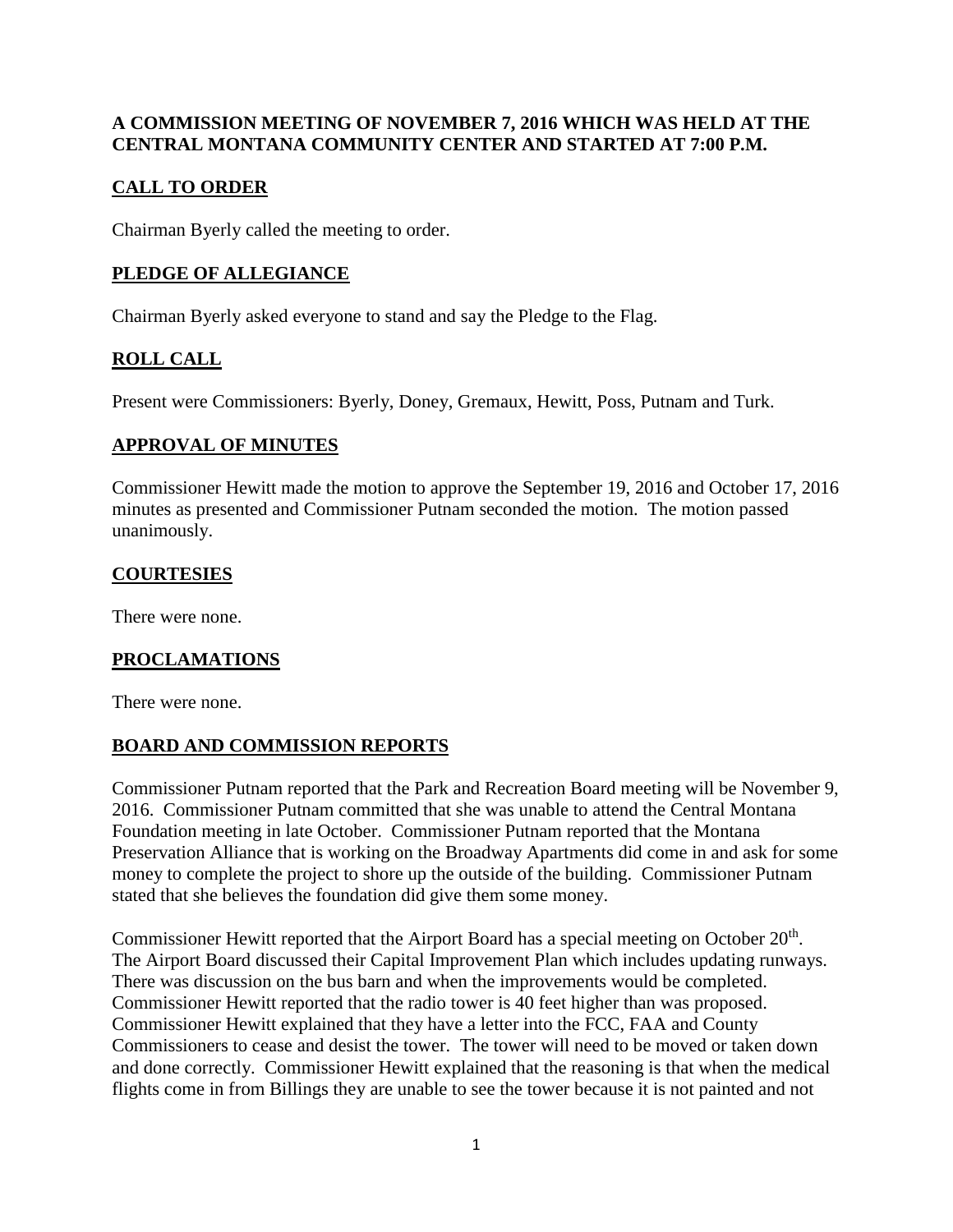enough light. Mr. Tony Brown came to the Airport Board and asked if he could put a billboard on airport property and Commissioner Hewitt explained that billboard are not allowed on airport property. Commissioner Hewitt stated that the main reason for the special meeting was to select an engineering firm for the airport. The airport board had developed a rating system and the board members were to read all of the proposals and rate them. There were four engineering companies that submitted proposals and Morrison and Maierle was the engineering firm chosen. Commissioner Hewitt reported that the regular Airport Board meeting was November  $2<sup>nd</sup>$ . There was discussion held on a grass landing strip and the walking trial will be done in the spring.

## **CITY MANAGER REPORT**

Interim City Manager Holly Phelps reported on the following issues:

Century Construction has begun to do parts of the City's paving work. This includes paving on Entrance Wunderlin, 2<sup>nd</sup> and 7<sup>th</sup> Avenue and Spring Street.

The Public Works Department has received their new sweeper. The sweeper was put to good use right away with sweeping leaves.

The Public Works Department is working with Casino Creek Concrete to widen Casino Creek Drive. The dirt work is slated to begin soon and the gravel that will be used on the project is part of the City's annual gravel bid.

The status of the annexation lawsuit is still unknown. The City's attorneys are working on preparing their response to the appellants brief and has until December 5, 2016 to file their response. There has been no indication on when the Supreme Court will rules on the case.

The scam filters on the City emails account have been looked at and more filters have been added. You may want to check your junk folder to make sure important emails are not accidently being sent there.

Ms. Phelps reported that she and Commissioner Byerly attended the Big Spring Creek Watershed meeting today. The location of the soccer fields was discussed and they are working with the soccer to explore other options. Some of the options discussed was going to the Airport Board and seeing if they had a location available and the Berg property. It is hoped that they can work together to find a solution.

#### **CONSENT AGENDA**

Commissioner Doney made the motion to approve the consent agenda and Commissioner Putnam seconded the motion. The motion passed unanimously. The consent agenda was the acknowledgement of the claims that have been paid from October 5, 2016 to October 31, 2016 for a total of \$307,542.88.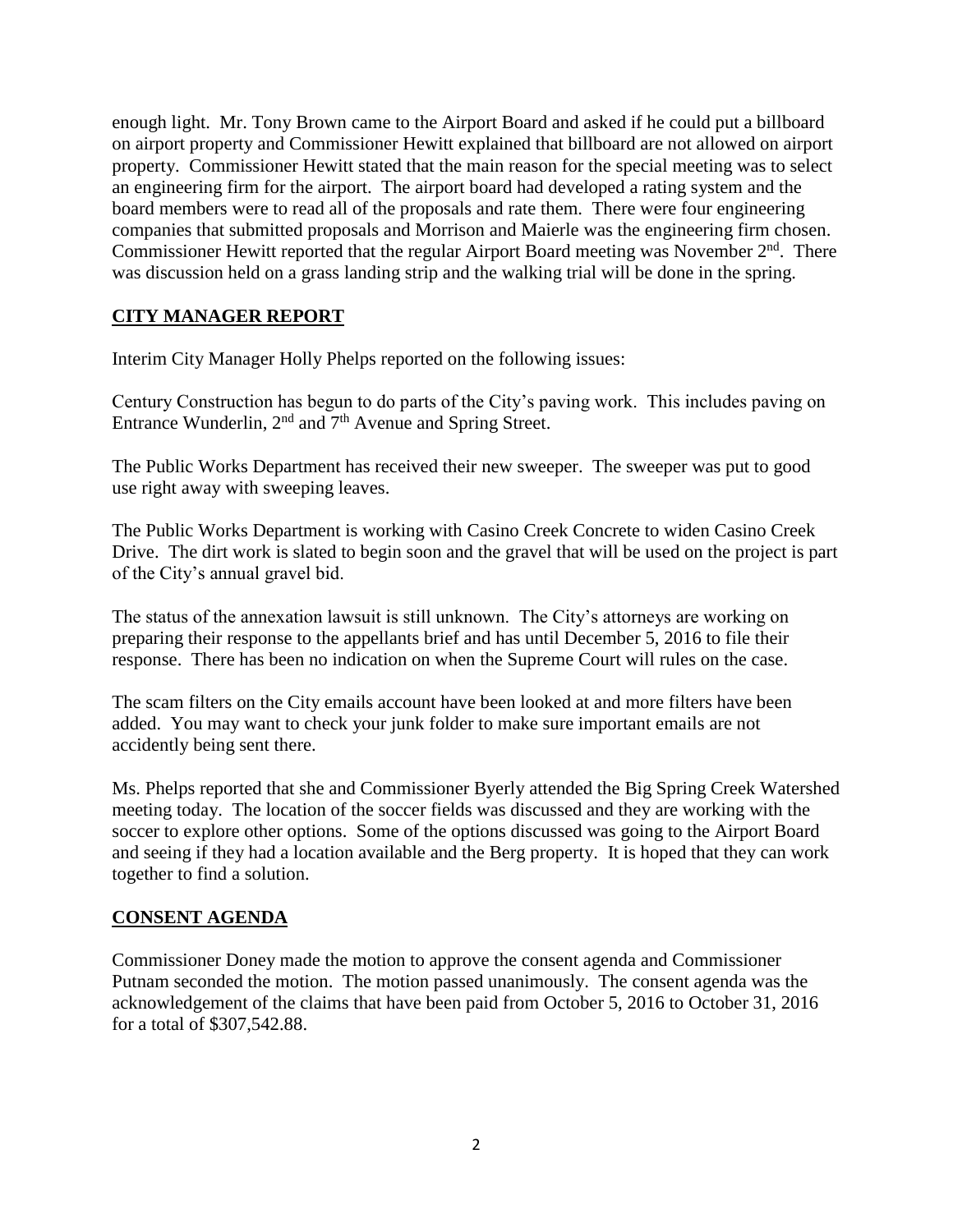#### **REGULAR AGENDA – Resolutions, Ordinances & Other Action Items:**

1. Update on progress of Community Development Block Grant to rehabilitate housing for low to moderate income households presented by Snowy Mountain Development

Ms. Phelps explained that the City of Lewistown has received notice that we have received \$450,000 Community Development Block Grant (CDBG) funds to help rehabilitate low to moderate income housing. Ms. Kathie Bailey, Executive Director for Snowy Mountain Development Corporation (SMDC), explained that this project was started back in 2012 when the Lewistown Housing Authority and SMDC has discussion about housing needs within the community. Ms. Bailey commented that the City of Lewistown had done housing grants before and Lewistown does have an aged housing inventory and if we can improve the aged stock it will help the community. The CDBG housing program is a HUD program to assist low to moderate income individuals. Ms. Bailey explained that SMDC submitted an application on behalf of the City in 2012 and the State decided they were not going to fund any grants at that time. Ms. Bailey stated that a new program was available and SMDC submitted a grant application on behalf of the City in 2015 and received a notice of award this month. Ms. Bailey explained that what this means is that the City is eligible to apply for funds for rehabilitation projects. Only one house can be done at a time and it will be a slow process and the City is eligible for five years. Ms. Bailey expects that there will be some start up conditions especially since some of the documents are outdated. There was some discussion about the program income plan. Ms. Bailey explained that she will be coming back before the Commission to update the necessary documents and discuss a program income plan.

2. Discussion and action on terminating the City of Lewistown's phone system maintenance agreement with Industrial Communications and Electronics

Ms. Phelps explained that in 2012 the City of Lewistown entered into an agreement with Industrial Communications and Electronics for their phone system. The agreement was to install a new phone system throughout the City including dispatch, an antenna for Public Works, a server and voicemail. Ms. Phelps further explained that the system has not worked from day one and it has not been a stable system. The phones installed work but do not do what they were expected to do. The contract was provided to the Commissioners in their packet and it stated that any party can terminate in writing with thirty day notice. Ms. Phelps explained that she is asking the Commission to give the City Manager permission to terminate the contract because we do not feel they have fulfilled their portion of the contract with knowledge that there may be legal issues as a result of the contract termination. Ms. Phelps stated that the City feels they are willing to part ways and move forward to improve the phone system. Commissioner Putnam asked how the system will be maintain in the interim and Ms. Phelps answered that the City has been maintaining the system. Commissioner Hewitt made the motion to terminate the City of Lewistown's phone system maintenance agreement with Industrial Communications and Electronics and Commissioner Doney seconded the motion. Commissioner Byerly asked the audience and Commission for comments. There being none, the question was called for and the motion passed unanimously.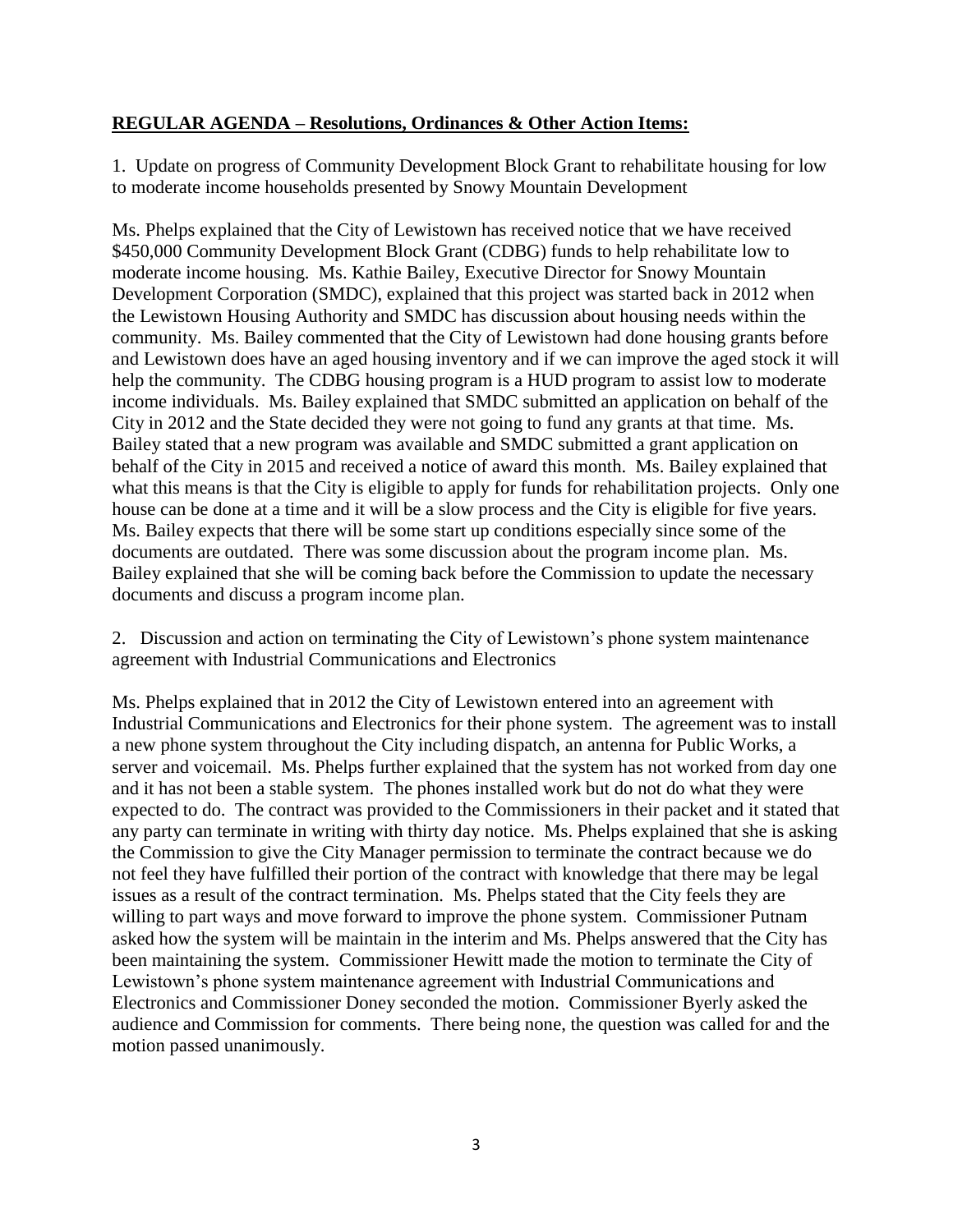3. Discussion and action on authorizing the City Manager to sign a memorandum of understanding between the Montana Department of Transportation and the City of Lewistown to receive funding for the maintenance of the Kiwanis Park public rest area

Ms. Phelps explained that for several years the City of Lewistown has sponsored the funding for the maintenance of the public rest area. The Kiwanis Club maintains that rest area and by the City sponsoring the funding they are able to pass the funds through to Kiwanis Club to help with the expenses for maintaining the rest area. Ms. Phelps explained that MDOT did not think they would have any funding for 2016-2017 but was able to come up with the \$1,000 as outlined in the memorandum of understanding. Commissioner Gremaux made the motion to authorize the City Manager to sign a memorandum of understanding between the Montana Department of Transportation and the City of Lewistown to receive funding for the maintenance of the Kiwanis Park public rest area and Commissioner Doney seconded the motion. Commissioner Byerly asked the audience and Commission for comments. There being none, the question was called for and the motion passed unanimously.

4. Discussion and action on awarding the 2016-2017 snow hauling bids

Ms. Phelps explained that the Public Works Department advertised for snow hauling bids. The City received one bid from Griffith Contracting in the amount of \$90 per hour per truck and it was included in the Commissioner's packet. Ms. Phelps further explained that a second bid was received for the same amount from Do-All Construction but was received late. Ms. Phelps stated that she has worked with both companies and recommends awarding the bid to Griffith Construction. Commissioner Hewitt made the motion to award Griffith Construction the 2016- 2017 snow hauling bid and Commissioner Turk seconded the motion. Commissioner Byerly asked the audience and Commission for comments. There being none, the question was called for and the motion passed unanimously.

5. Discussion and action on reappointing Anna Morris to the Fergus Conservation District Board of Supervisors

Ms. Phelps explained that the City has one representative from their jurisdiction that sits on the Fergus Conservation District Board of Supervisors. The last appointee for the City of Lewistown was Ms. Sharla Lalum and she moved outside the City limits and Ms. Anna Morris was appointed to fill the unexpired term. Ms. Phelps stated that the last time the City did advertise for anyone interested to serve on the board and received no response. Ms. Phelps stated that Ms. Morris has expressed an interest in continuing to serve. Commissioner Putnam made the motion to approve reappointing Ms. Anna Morris o to the Fergus Conservation District Board of Supervisors and Commissioner Doney seconded the motion. Commissioner Byerly asked the audience and Commission for comments. There being none, the question was called for and the motion passed unanimously.

#### **CITIZENS' REQUESTS**

Mr. Frank Westhoff wanted to thank whoever straightened up the dock at East Fork. Mr. Westhoff stated that the fishing access at Frog Ponds where the bench is located has a lot of